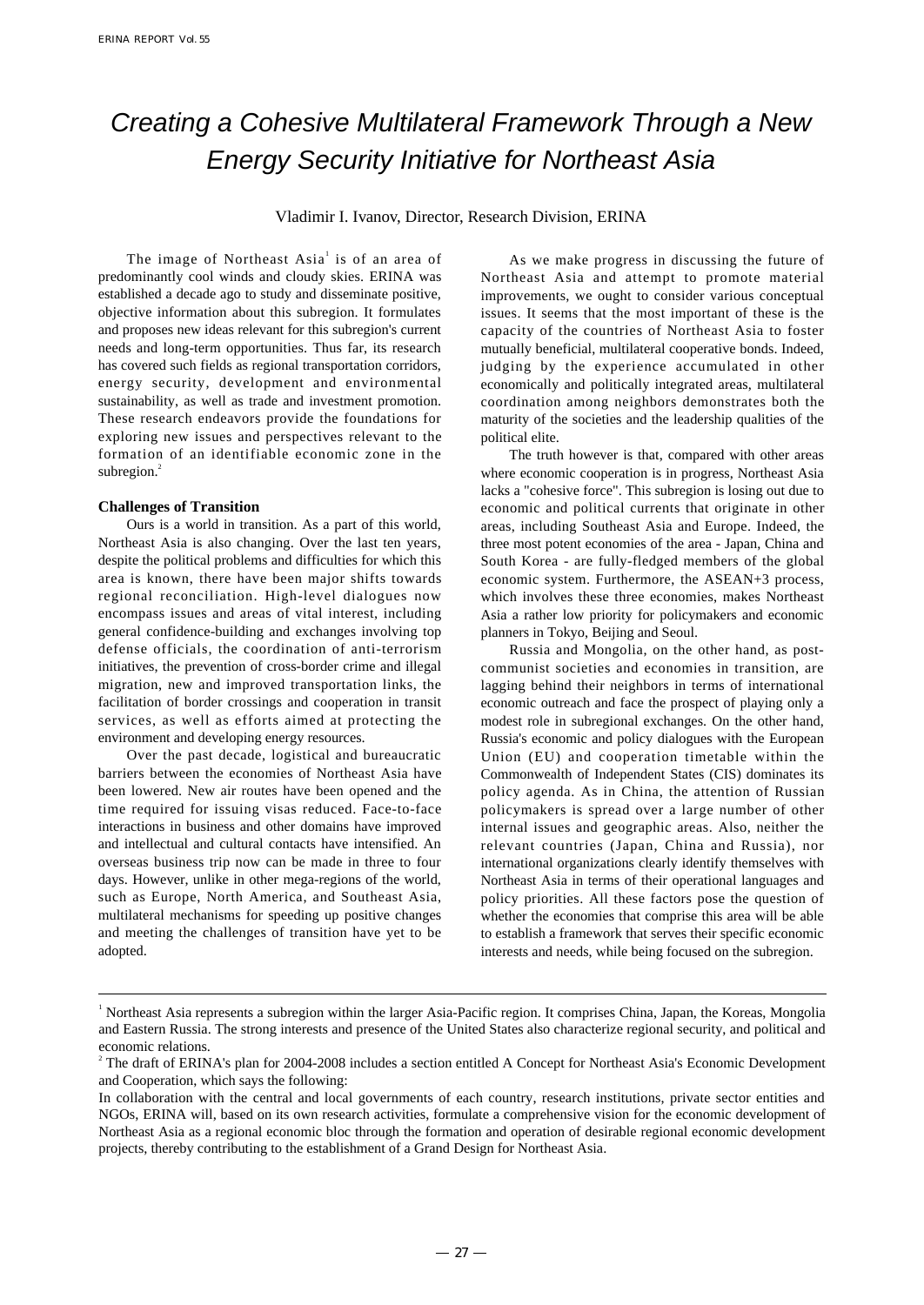## **Why Cooperation?**

In Northeast Asia, there are easily identifiable grounds for promoting multilateralism among the subregional neighbors, including (1) geographic proximity, (2) multifaceted economic complementarity, (3) interest in promoting more balanced and equitable development at the subnational level, (4) opportunities for cooperative transportation and energy projects, and (5) opportunities for multilateral initiatives for managing environmental problems.

In general, the politically interconnected regions of the world demonstrate that multilateral cross-border partnerships offer tangible economic benefits and help to handle mega-problems, i.e. trans-border crime, environmental degradation, etc. Market opportunities expand through the exploitation of economies of scale. A competitive and integrated business environment facilitates economic restructuring and helps create jobs. Cooperation benefits people who live in neighboring territories within the integrated regions, contributing to their economic and social wellbeing. Since the early 1990s, local, regional and provincial governments have been trying hard to explore the prospects for regional closeness. Accumulated experiences clearly demonstrate that most of the initiatives and proposals require the support of central bureaucracies and the national political leadership.

In this respect, what is needed is the understanding of such benefits by politicians. If and when the leaders of Northeast Asia move ahead, exploring options for multilateral linkages, they should be clear about the values and benefits of multilateral cooperation. They should be prepared to explain to their constituencies why this is important and useful. In order to approve and accept the costs of future policy steps aimed at multilateral solutions, the public should be aware of the benefits that multilateral cooperation in their neighborhood promises.

Normally, people would agree that promoting bilateral cooperation is less expensive than sustaining conflict and tension. The majority would accept the idea that a cooperative political climate expands markets and opens up new opportunities for businesses and citizens. However, as of today, almost no one in Northeast Asia is raising their voice at the national policy level in favor of multilateral engagement in Northeast Asia. In this respect, Northeast Asia's positive potential has yet to be politically acknowledged in the capitals of the subregion. Without such acknowledgement, we are bound to continue discussing the prospects for cooperation, building such deliberations on mere geographical factors, rather than pronounced policy goals.

## **The Agents of Change**

The lack of pronounced policy goals explains the delays and lack of progress in the implementation of many proposals for how to promote subregional economic cooperation. Quite a few ideas have already been proposed concerning the establishment of a multilateral framework in support of economic engagement in Northeast Asia. These include a proposal to establish the Northeast Asian Development Bank (NEADB) and the Tumen River Area Development Program (TRADP). Other examples include the NIRA-sponsored "Grand Design" (A Comprehensive Regional Development Plan for Northeast Asia)<sup>3</sup>, and the framework proposed for the Northern Pacific region (NORPAC) that incorporates Northeast Asia as a part of a larger region.

However, as far as pronounced policy goals are concerned, the Northeast Asian subregion remains in the shadow of larger regional frameworks, such as APEC, the ASEAN Regional Forum and the ASEAN+3 process. The difference is that these frameworks are working because they were adopted politically. These cooperative mechanisms were built on the foundations of pragmatic and well-articulated interests. In Northeast Asia too, regional institution building requires political will. For that matter, any concept of the New Northeast Asia should respond to interests rooted in present day reality, while also encompassing the most important concerns about the future and uniting all influential actors.

Skipping over the complex history that still affects the psychological climate of the area, there are at least five key sources of influence. The first such authority, focused on stability and continuity rather than change, is represented by government policies that, among other key components, incorporate military security issues.

The second influence, a source of both continuity and change, is the private sector, primarily including large corporations.

The third source of power is regional administrations, particularly those located in border areas, as far as these provincial authorities can influence decisions made by central governments.

The fourth actor is a diverse group of international organizations and multilateral agencies with their own agenda, including the UN, APEC and the Asian Development Bank. Close to this segment, there is a broad group of NGOs, research organizations and various associations.

Finally, there is the general public. This force is mostly inward looking and yet needs to be understood from the standpoint of developing closer subregional links.

A realistic approach towards cooperation at the subregional level should aim to accommodate all these groups of actors with their specific demands and expectations. If we think and act in terms of pragmatic interests and realistic proposals, we should not envision multilateralism that at all times embraces all actors. We must take a more pragmatic, more selective, and also open approach. Realistically, a viable multilateral process in this subregion should be issue-specific, allowing various

<sup>3</sup> See "A Comprehensive Regional Development Plan for Northeast Asia," *NIRA Policy Research*, 2002, vol. 15, no. 11. See also *Hokuto Ajia Kaihatsu no Tenbo* (Prospects for Northeast Asian Development), published by Nihon Kokusaimondai Kenkyujo (Japan Institute of International Affairs) with a number of chapters contributed by ERINA staff, Tokyo, March 2003.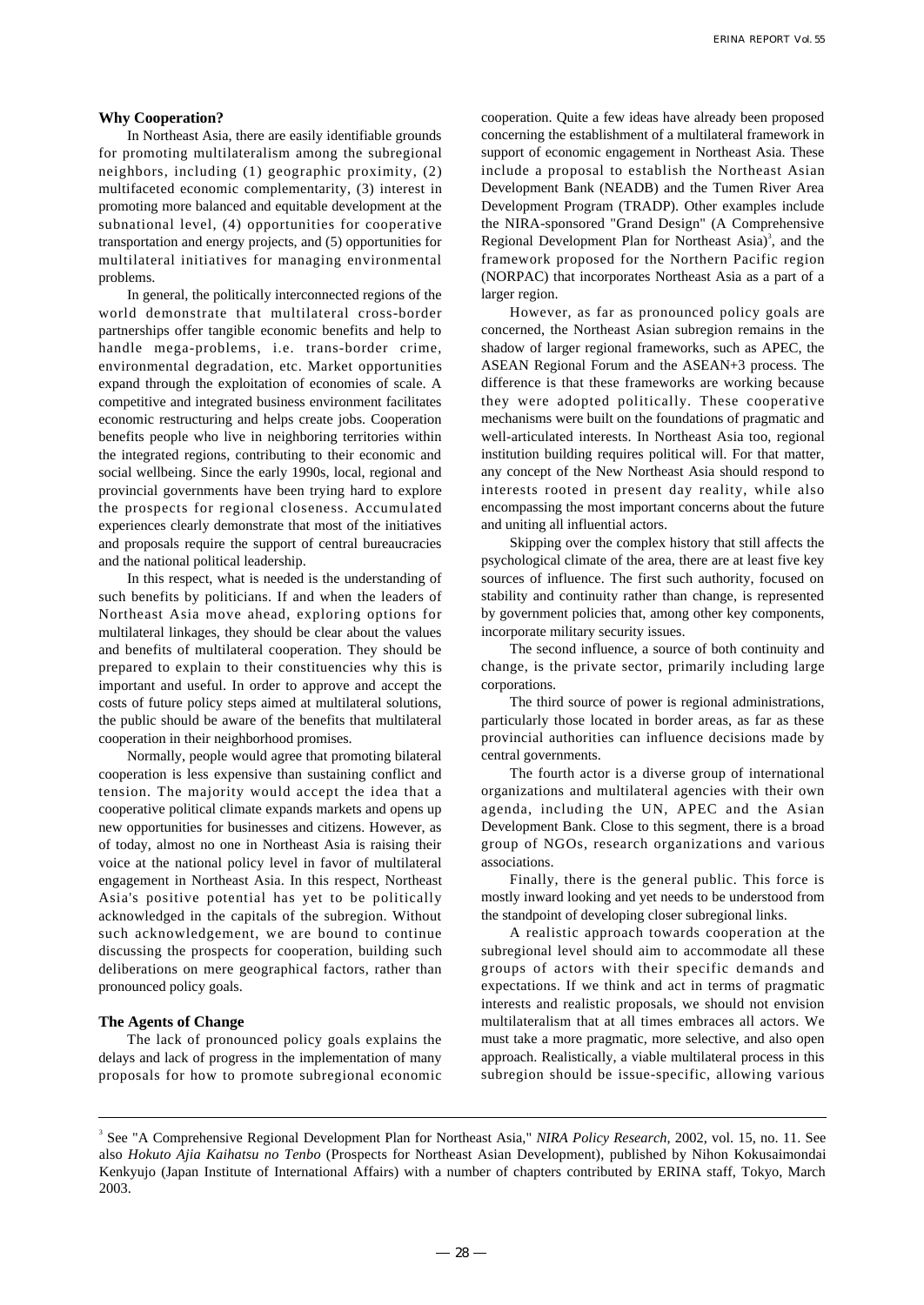combinations of actors to participate, depending on the issue and their capacity.<sup>4</sup>

To find out how and on which grounds subregional economic cooperation can be promoted, attention should be given to policy motives that originate from the vital needs and concerns of the states of the area and other influential actors. It seems in this context that growing energy import dependency, supply security concerns and lack of competition in energy pricing provide a powerful incentive for cooperation. In other words, energy security interests can potentially serve as an integrating device for Northeast Asia, also laying the foundations for regional institution building.

## **Vital Needs and Concerns**

Asia as a whole is emerging as the leading region in the world with regard to the growth in energy consumption. The economies of this huge region, including ASEAN, China and India, are likely to continue to demonstrate high rates of economic growth, following the paths of Japan and the ROK as large-scale energy importers. Combined, they are poised to overtake North America and the European Union in terms of total energy demand by 2020.

On the other hand, in 2001, the combined volume of energy consumption by the economies of Northeast Asia (1,650 million tons of oil equivalent) exceeded that of the 15 EU countries (1,480 million tons of oil equivalent). In 2002, Japan, the ROK and China, including Taiwan and Hong Kong, imported a total of \$180 billion worth of various fuels, nearing the energy imports of the U.S. By 2020, subregional oil imports could almost double, reaching 900 million tons. More than 70% of incremental demand will be generated by the transport sector, with most of the increase arising from motorization in China. In 2000, Japan imported 250 million tons of oil and 54 million tons of LNG. By 2020, China is expected to import 300 million tons of oil and up to 40 million tons of LNG. In addition, China's domestic oil output is projected to flatten, while its oil imports will grow rapidly. Also, in two decades, demand for natural gas in the subregion is likely to triple, reaching 240 million tons a year.

Against this background, the concept of a New Energy Security for Northeast Asia could serve as a powerful tool for regional institution building. The first pillar of this initiative will be the shared understanding that a truly new approach to energy security in this subregion requires cross-border cooperation on a very large scale. The second pillar will depend on the capacity of leaders and legislators, central and regional governments, and the private sector both domestic and international - to join forces in various activities, ranging from project implementation to multilateral consultations and the adjustment of energy policies. Thirdly, support from international organizations and agreements such as the Kyoto Protocol could provide building blocks for the third pillar of this concept, given that energy cooperation and future cross-border energy links will emphasize reliance on cleaner sources of energy and energy-saving technologies.

#### **Evidence of New Policies and Outlooks**

Recent changes in policies and outlooks support this proposition. The changes in security and foreign policies that have been taking place since September 11, 2001 have generated and enhanced interest in energy cooperation, albeit at the bilateral level. In May 2002, Moscow and Washington launched their "new energy dialogue". China, for its part, has been successful in promoting a highcapacity cross-border oil pipeline. On May 30, 2003, in St. Petersburg, Prime Minister Junichiro Koizumi and President Vladimir Putin continued their January 2003 discussion of an even larger oil pipeline project from Angarsk to Nakhodka.<sup>5</sup>

As of today, oil supplies from new sources in Eastern Russia are at the heart of these dialogues. On the other hand, the prospects for relying on natural gas, hydroelectric power and cross-border power interconnection have yet to be discussed in detail. Eastern Russia is capable of supplying at least half of the incremental projected natural gas demand of the entire subregion. In this respect, the government of Japan has made a very important step forward, proposing that the share of natural gas in the total primary energy supply should grow from the current 13% to 20% by 2020.

Furthermore, Moscow has proposed the eastward diversification of energy supplies, to the Asia-Pacific region and Northeast Asia in particular. The new plan for

<sup>4</sup> Examples of approaches based on cooperative "modules" include: (1) the WTO process (Japan, ROK, China, Chinese Taipei; could later incorporate Russia), (2) the ASEAN+3 framework aimed at the formation of an FTZ (could later incorporate Russia), (3) APEC (involves four economies, could later incorporate Mongolia and the DPRK), (4) PECC (involves all economies, except the DPRK, with Mongolia as an observer), (5) UNDP TRADP (could eventually incorporate Japan), (6) UNESCAP (includes all economies of the subregion), (7) UNDESA (includes all economies of the subregion), (8) OECD/IEA (Japan and ROK are members, Russia and China participate as observers).

<sup>5</sup> Two oil pipeline projects were under consideration: Angarsk-Daqing (southern route, backed by China) and Angarsk-Nakhodka (northern route, supported by Japan). Integrating these projects would reduce the total cost because the larger capacity system would use one "corridor" for about half of the total length of the Angarsk-Nakhodka route. Although the total transportation distance to Daqing would be longer, this would not affect the oil price for China. It would also require shorter pipelines from the oil fields in the northern areas of Krasnoyarskiy Krai, Irkutskaya Oblast and Yakutia to link them with the main system.

The adopted plan includes building an oil pipeline linking new oil-and-gas fields in Krasnoyarskiy Krai, Irkutskaya Oblast and Yakutia with the Trans-Siberian trunk oil pipeline. A west-east mega-pipeline system with an annual capacity of 90 million tons should be built in the direction of Nakhodka. From Tynda, a smaller pipeline with a 30 million ton capacity would turn south, crossing China's border. The estimated cost of this project is close to \$6-7 billion.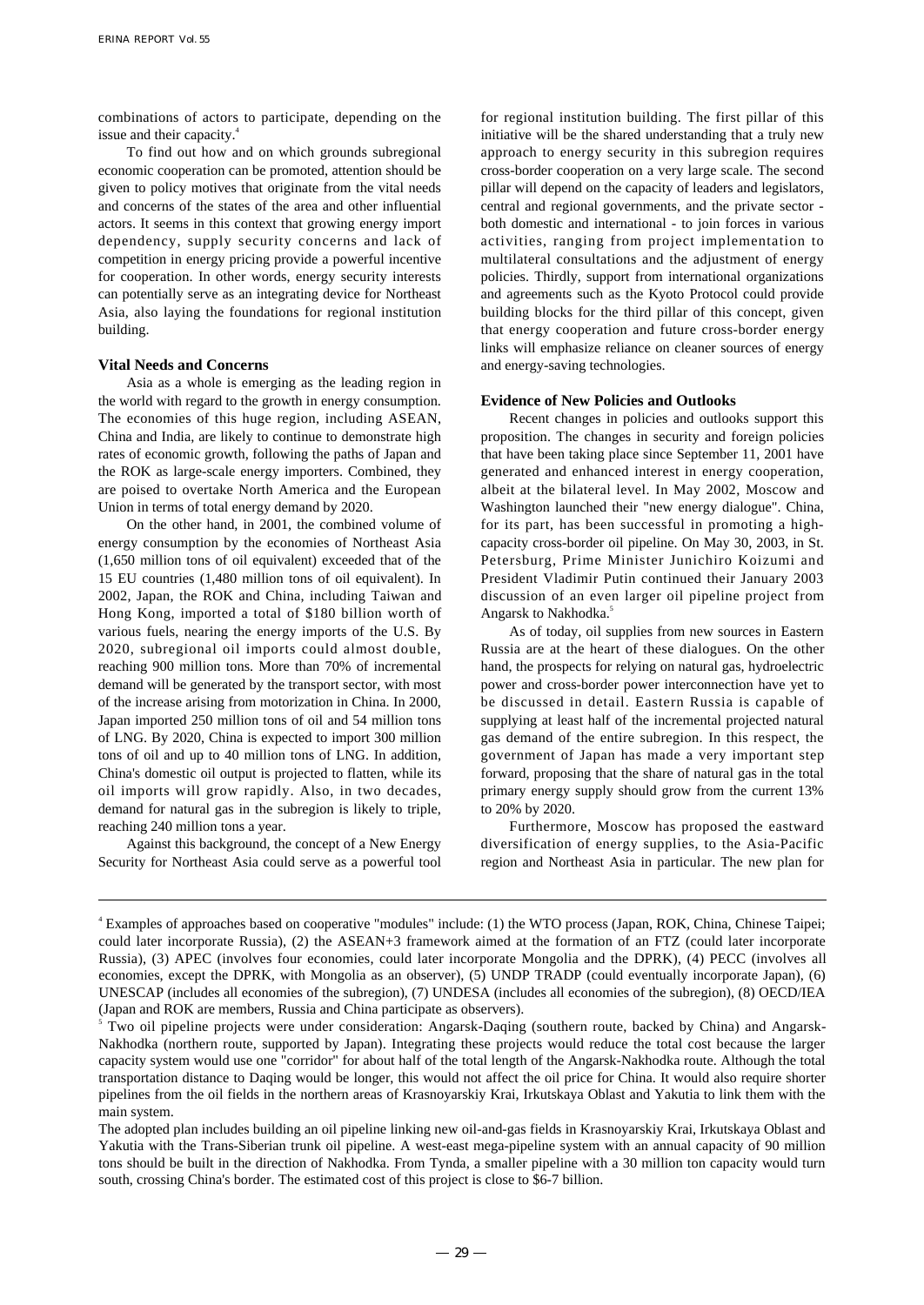energy sector development - the Main Provisions of the Energy Strategy 2020, adopted on August 28, 2003 reflects this change in priorities and basically assumes that, under a favorable scenario, crude oil exports to the Asia-Pacific region could reach 105 million tons a year, equivalent to half of the current oil exports by Russia, or one-third of the projected oil exports in 2020.

If Northeast Asia procures 10-15% of its imported oil from Eastern Russia, linking the oil pricing formula with the European market, the reduction/elimination of the Asian Premium could be possible. Furthermore, a regional agreement on a scheme for multilateral oil stockpiling and the lease of oil stockpiling facilities could be an important step in the right direction.

It is projected that Russian gas exports to China and the Korean Peninsula via pipelines could reach 25-35 billion cubic meters by 2020, but these volumes could be much larger, given that advanced natural gas transformation technologies could help to moderate the region's high dependence on oil. In total, the share of Northeast Asia in Russia's gas exports could reach 15-20% by 2020. Technically, a gas pipeline to the ROK could be routed via the DPRK. The development of a subregional gas pipeline network promises large-scale benefits not only in terms of reducing energy costs, but also in the area of regional development.

The integrated West-East trunk pipeline plan steered by the Russian Energy Ministry envisages building a highcapacity gas pipeline (about 33 billion cubic meters per year) in parallel with the Angarsk-Nakhodka oil pipeline, connecting the Kovykta gas field and a gas pipeline network in Western Siberia with the Pacific coast. Yet, a submarine gas pipeline between Sakhalin and Japan has been proposed by Exxon Mobil. Moreover, the Sakhalin 2 LNG project will export about 12 billion cubic meters (9.6 million tons) annually in the form of LNG by 2015 and these volumes could double, responding to the growth in demand. Finally, Eastern Russia's unique hydroelectric power potential presents an opportunity for cross-border projects that are efficient both in economic and environmental terms.

The investment needed to support these intentions and plans is estimated to be in the tens of billions of dollars. However, cross-border energy undertakings are expected to serve several strategic purposes by (1) cementing improved political relationships, (2) promoting trade, investment, and technological and manufacturing links among regional neighbors, (3) providing additional incentives for economic advancement at the local and regional levels, and (4) supporting increased efficiency and lower environmental impacts in energy use.

## **Energy Links and Institution Building**

In Northeast Asia, similarly to Europe, the complementarity of large energy markets and untapped energy reserves available in relative geographic proximity create a powerful incentive for multilateral, cross-border partnership. As in Europe, energy security already serves as common ground for bilateral dialogue.

The benefits of energy cooperation vis-a-vis regional institution building are evident and manifold. First of all, Northeast Asia increasingly attracts attention as an area with a large projected demand for hydrocarbons. Promoting subregional energy infrastructure linkages and reliance on the plentiful cleaner sources of energy available in Eastern Russia could reduce dependence on the Middle East's energy sources.<sup>6</sup> Secondly, cross-border energy links are specific and their establishment can be defined in very concrete operational terms. Thirdly, cross-border energy cooperation is measurable in terms of physical and economic inputs and outcomes, and is observable in terms of investment policies.

Progress in approaching the selected goals is detectable. Building a cross-border pipeline, for example, is something that the parties involved can do and control. Finally, if needed, a timetable-based commitment to establishing a subregional institutional framework could be adopted. For example, the first phase could be devoted to bilateral and multilateral consultations (2004-2007), the second such phase could be focused on best practice in implementing cross-border projects (2008-2015), and steps such as forming an institutional framework could follow.

Last but not least, subregional energy cooperation could also serve as a vehicle for crisis resolution and reducing humanitarian costs, while assisting the DPRK's economic recovery and opening up. All in all, energy cooperation could become an efficient tool of regional development, providing a cost effective and environmentally sound way of diversifying energy supplies and energy imports, and serving as a confidence-building device.

#### **Compatibility with Existing Institutions**

In proposing a New Energy Security Initiative for Northeast Asia, we are not crossing the boundaries of political realism. In fact, what we suggest should be seen as an implementation framework (at the subregional level) for the latest version of the APEC Energy Security Initiative,<sup>7</sup> proposed at the APEC Energy Ministers meeting held on July 23, 2002, in New Mexico.<sup>8</sup> Both the previous versions of this initiative and its 2002 interpretation mainly focus on oil, its price volatility, data collection and information sharing, sea-lane security and response to supply

<sup>&</sup>lt;sup>6</sup> It is important to note that the so-called "Asian Premium," a pricing phenomena that increases the cost of imported oil and natural gas, is linked to the high level of oil dependence on the Middle East. On average, the economies of Northeast Asia pay about one dollar more (compared with oil prices in Europe) per barrel of oil (\$7.33 more for one metric ton of oil, or about \$10 million on a daily basis).

<sup>7</sup> APEC economic leaders, in their declaration on November 16, 2000, noted "the risks to the world economy posed by volatility in the oil market" and called "for appropriate measures to promote stability in the mutual interests of consumers and producers." See APEC Economic Leaders Declaration, Brunei Darussalam: Delivering to the Community, Bandar Seri Begawan, November 16, 2000, p. 1.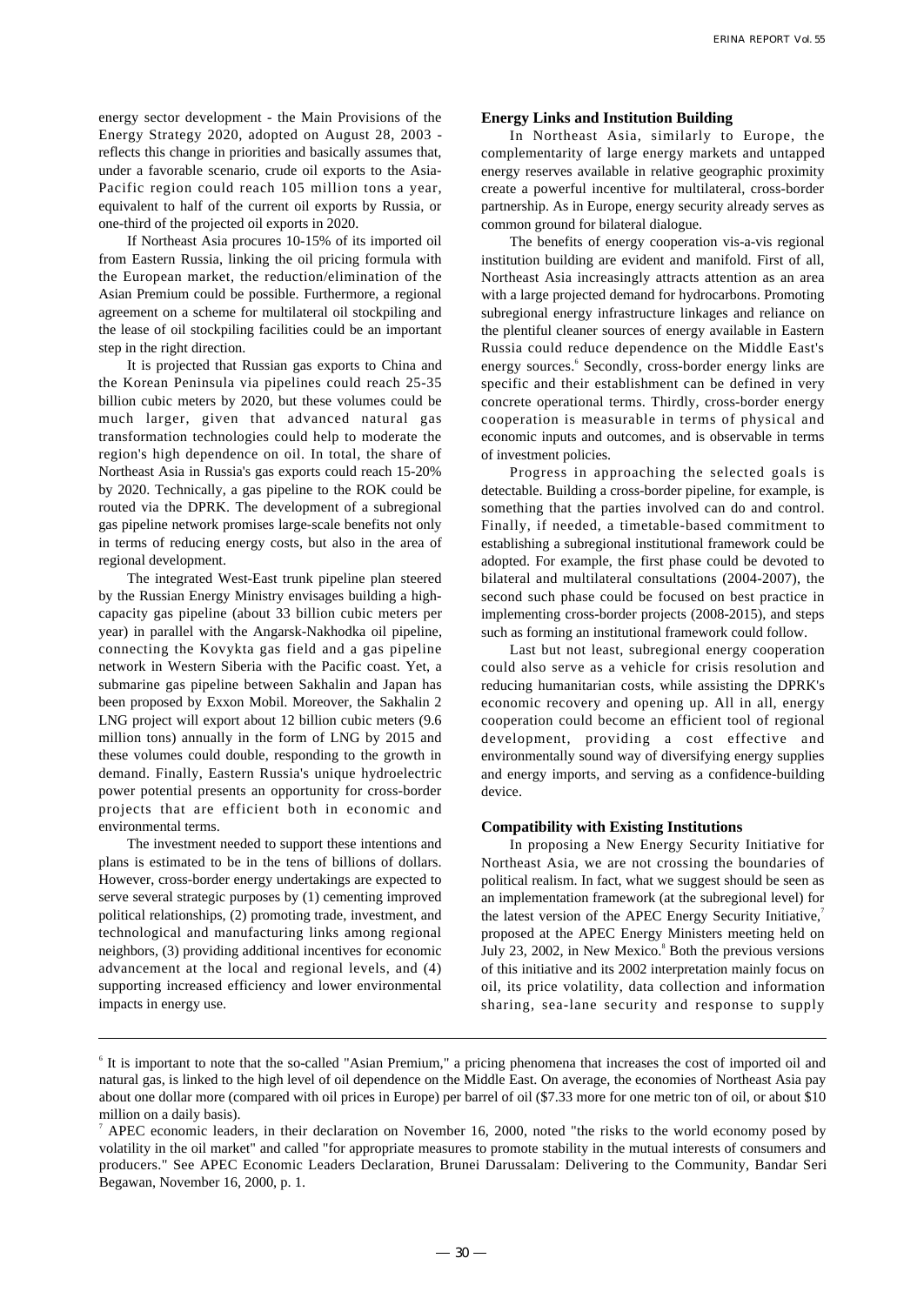emergencies. However, in New Mexico, non-petroleum and longer-term concerns were also discussed.

We advocate the idea of focusing on such long-term issues, taking advantage of subregional opportunities to improve energy security and the sustainability of energy use. This responds to a number of points incorporated into APEC's agenda:

- \* A longer-term approach to energy security in Northeast Asia should include joint exploration and development initiatives (Eastern Russia, Mongolia, and China, including offshore fields and technologies provided by the oil majors).
- \* This approach should promote non-petroleum means of satisfying energy needs, including coal, natural gas and renewable energy (Russia, China, Japan, ROK and North America).
- \* The economies involved should support the development of new technologies that promote nonpetroleum energy sources (all countries).
- \* A particular focus should be placed on alternative fuels, high-efficiency vehicles and public transport to mitigate growing oil demand (all countries).
- \* Collectively, the economies of Northeast Asia should adopt best practices in energy efficiency and conservation (Japan, ROK and North America as sources of advanced technologies).
- \* This longer-term approach should ensure that the energy sector development plans take into account sustainability issues and the impact on the environment (all countries).

There are solid reasons to view energy-environmental cooperation in Northeast Asia as an integrated common goal. Sustainability is an integral element of energy security and cannot be separated from it. The economies of the subregion should strive for the simultaneous achievement of the so-called "Three E's" - energy security, economic growth and environmental protection. The focus on the Japan-Russia-China 'module' is promising in terms of exploring prospects for these three countries' long-term engagements in the energy sector as the core of a future framework for economic cooperation on a subregional level. If cooperation within this 'triangle' is successful, it will become a catalyst for the economic consolidation of the entire Northeast Asian subregion.

## **The DPRK and Subregional Cooperation**

For security experts, the most crucial issue for

Northeast Asia is North Korea, from the standpoint of the threat of proliferation and conflict that it represents. Indeed, subregional institution building requires stability and reconciliation on the Korean Peninsula. On the other hand, the current situation presents the most serious test for the main actors that border the North Pacific region. Their capacity to find a way out of the deadlock would signal the emergence of a New Northeast Asia with energy cooperation as part of a shared agenda.

It seems that subregional energy cooperation could serve as a vehicle for tackling the DPRK's energy and economic stalemate, providing an opportunity for reconciliation.<sup>9</sup> Indeed, meaningful trade and investment cooperation with the DPRK is impossible without first resolving its chronic energy supply shortages. It is important that neighboring countries cooperate in involving the North in the new scheme of energy dialogues. They should also pursue policies aimed at assisting the North in overhauling its energy infrastructure.

In this context, the KEDO framework was seen as a symbiosis of energy needs and security provisions that was attained by means of multilateral efforts, but this approach has failed. At their June 2003 summit, Russia and China, expressing their support for the nuclear weapon-free status of the Korean Peninsula, proposed that security guarantees be extended to the DPRK and that the nuclear nonproliferation issue be resolved by political and diplomatic means. However, any potential framework for such a resolution would seem to be extremely complex and difficult to implement.

Indeed, a comprehensive settlement of the nuclear issue and a permanent peace treaty should contain "a major economic component", including assistance in providing an energy supply. According to the U.S. Ambassador to Russia, Moscow might offer the North some assistance in fulfilling its energy needs.<sup>10</sup> Indeed, energy shortages are at the heart of the DPRK's economic and security dilemmas.

Russia maintains cooperative links with the North and is willing to contribute to inter-Korean reconciliation. Putin is the only G8 leader who has kept up regular, personal links with his DPRK counterpart. He has been influential in helping to set the stage for negotiations between Japan and the DPRK. According to Putin, the North is sincerely interested in developing mutually beneficial connections with neighboring states.<sup>1</sup>

In 2000-2002, changing inter-Korean relations and Russia-DPRK and Russia-ROK summits prompted Moscow to consider trilateral mega-projects involving the

<sup>8</sup> APEC Energy Security Initiative Recommendations endorsed by the Fifth Meeting of APEC Energy Ministers, 23 July 2002, Mexico City, p. 9. See also: Promoting International Co-operation, Communique, International Energy Agency, Meeting of the Governing Board at Ministerial Level, 28-29 April 2003.

<sup>9</sup> See Maurice F. Strong, Special Advisor to the Secretary-General of the United Nations, Undersecretary-General of the United Nations and Personal Envoy of U.N. Secretary-General Kofi Annan to the Korean Peninsula, "North Korea at the Crossroads - Prospects for a Comprehensive Settlement", Notes for Remarks Delivered at the Carnegie Endowment for International Peace, June 17, 2003, Washington, D.C., p. 8.

<sup>&</sup>lt;sup>10</sup> Ambassador Alexander Vershbow, U.S. Ambassador to the Russian Federation, Remarks at the Carnegie Endowment for International Peace, Washington, D.C., Thursday, January 9, 2003.

<sup>&</sup>lt;sup>11</sup> Luncheon address to business representatives of the ROK, February 27, 2001. See also: President Vladimir Putin responds to questions from participants of the APEC Business Summit, October 19, 2001.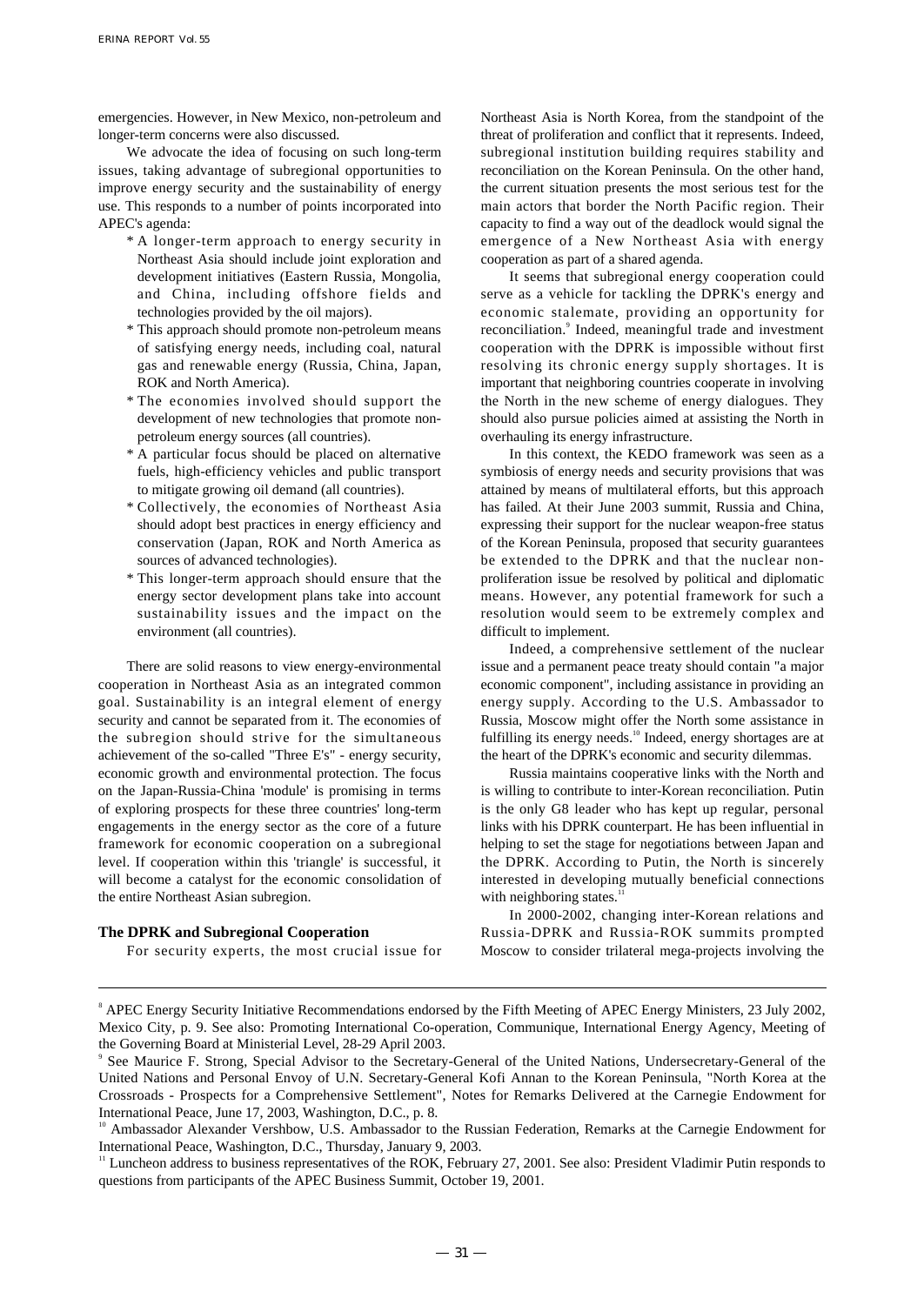ROK and the DPRK. The first priority venture under discussion was the interconnection of the railways of the two Koreas, followed by their linkage to the Trans-Siberian Railway (TSR). Another project under review was a trans-Korean Peninsula gas pipeline.<sup>12</sup> President Vladimir Putin has made explicit reference to both of these projects in his summit level dialogues with both North and South.

## **Conclusions**

Over the last fifteen years, there has been major political change in Northeast Asia and across the entire globe, facilitating major regional shifts in economic and security linkages. The most significant outcome of these changes is the emerging opportunity for cooperation in the energy sector. This vital domain could provide a realistic trajectory to mutually beneficial engagement.

Similarly to Europe, energy security could potentially serve as common ground for dialogue, followed by adjustments in policies and economic and investment decisions. From Russia's standpoint, the merits for developing close energy links with the economies of Northeast Asia could include the following:

- 1. The future of the eastern provinces depends on a shift towards a sustained economic growth pattern, which is less dependent on federal support and centralized investment. This requires access to new markets in the vicinity, reduced transportation costs, new and improved products, and expansions in exports and investment inflow.
- 2. The available discovered reserves of oil and gas in Eastern Russia can be monetized only if neighboring markets are sufficiently accessible as to justify their recovery in such a capital-intensive environment and long-distance transportation to these markets could be assured. On the other hand, the monetization of the discovered reserves would allow investment in new exploration and development projects.
- 3. Energy sector development would allow eastern provinces to benefit from the infrastructure construction, factory orders, job creation, tax base expansion and lower energy prices that would improve both the living standards and the competitiveness of the local producers.

These three components could contribute to industrial upgrading, domestic energy security and stronger linkages among the provinces, as well as their social advancement and greater population stability. Thus, regional development in Eastern Russia would gain support not only from national but also external sources.

The significance of energy cooperation for regional institution building is evident and the advantages of such cooperation manifold.

Firstly, the main directions of such cooperation are very specific. An interest in achieving a greater degree of energy security and more competitive energy pricing serves as a catalyst for policy initiatives and investment decisions.

Secondly, cross-border energy links would ensure a greater reliance on cleaner sources of energy. This provides an opportunity to define the benefits of such cooperation in environmental terms.

Thirdly, energy projects can be observed in terms of physical and economic inputs and outcomes, and are measurable in terms of investment policies.

Furthermore, subregional energy cooperation could serve as a vehicle for resolving the DPRK's energy shortages and economic deadlock.

In summary, energy cooperation could become an efficient regional development tool, providing a stable, cost-effective and environmentally sound means of diversifying the energy supply, while also serving as a confidence-building device.

Institution building normally requires persuasive policy formulations. It seems that a New Energy Security Initiative for Northeast Asia could serve as a policy tool for regional institution building.

The first pillar of this initiative should originate from a shared understanding that a truly new approach to energy security in this subregion requires cross-border cooperation on a very large scale.

The second pillar of this initiative will be the capacity of leaders and legislators, central and regional governments, as well as the private sector - domestic and international - to join forces in various activities, ranging from concrete projects to multilateral policy consultations and technology exchanges.

Thirdly, support from international organizations, such as the UN, APEC, the World Bank and Asian Development Bank could constitute the third pillar of the proposed New Energy Security Initiative, given that cross-border energy projects also emphasize reliance on cleaner sources of energy.

<sup>&</sup>lt;sup>12</sup> Two current energy initiatives involving both the ROK and the DPRK could provide a framework for crafting a negotiated settlement between the DPRK and the U.S., ROK, Russia, et al. group. The proposed Korea-Russia Pipeline (KoRus) would connect Sakhalin and Far Eastern Russia with the ROK. It will go from Sakhalin to Khabarovsk to Vladivostok, then to the ROK via the DPRK.

On the other hand, the PEACE Network (Power Economy And Clean Environment) envisages power grid interconnection through which electrical power would be supplied from the ROK to Gaesong to support the development of the announced free trade zone in the DPRK. Other interconnections with the ROK, Russia and China would further support the electrical grid in the North.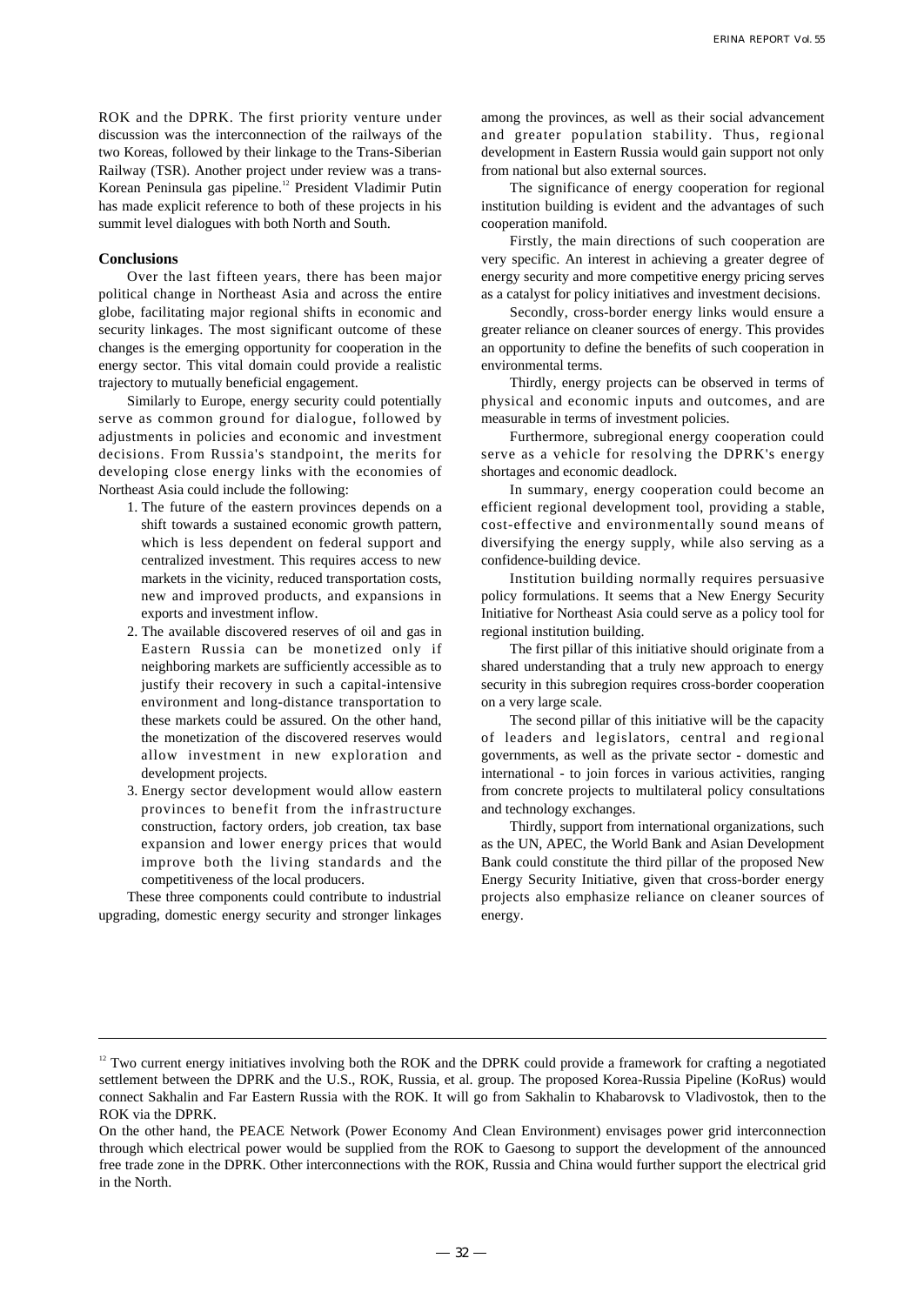$10$  $APEC$   $ARF$   $ASEAN+$ 

**ERINA調査研究部部長 ウラジーミル・I・イワノフ**

APEC

 $10$ 

 $NGO$ 

 $1$  2  $3$  and  $4$ 

 $1990$ 

 $5\,$ 

 $ASEAN$ 

 $-33-$